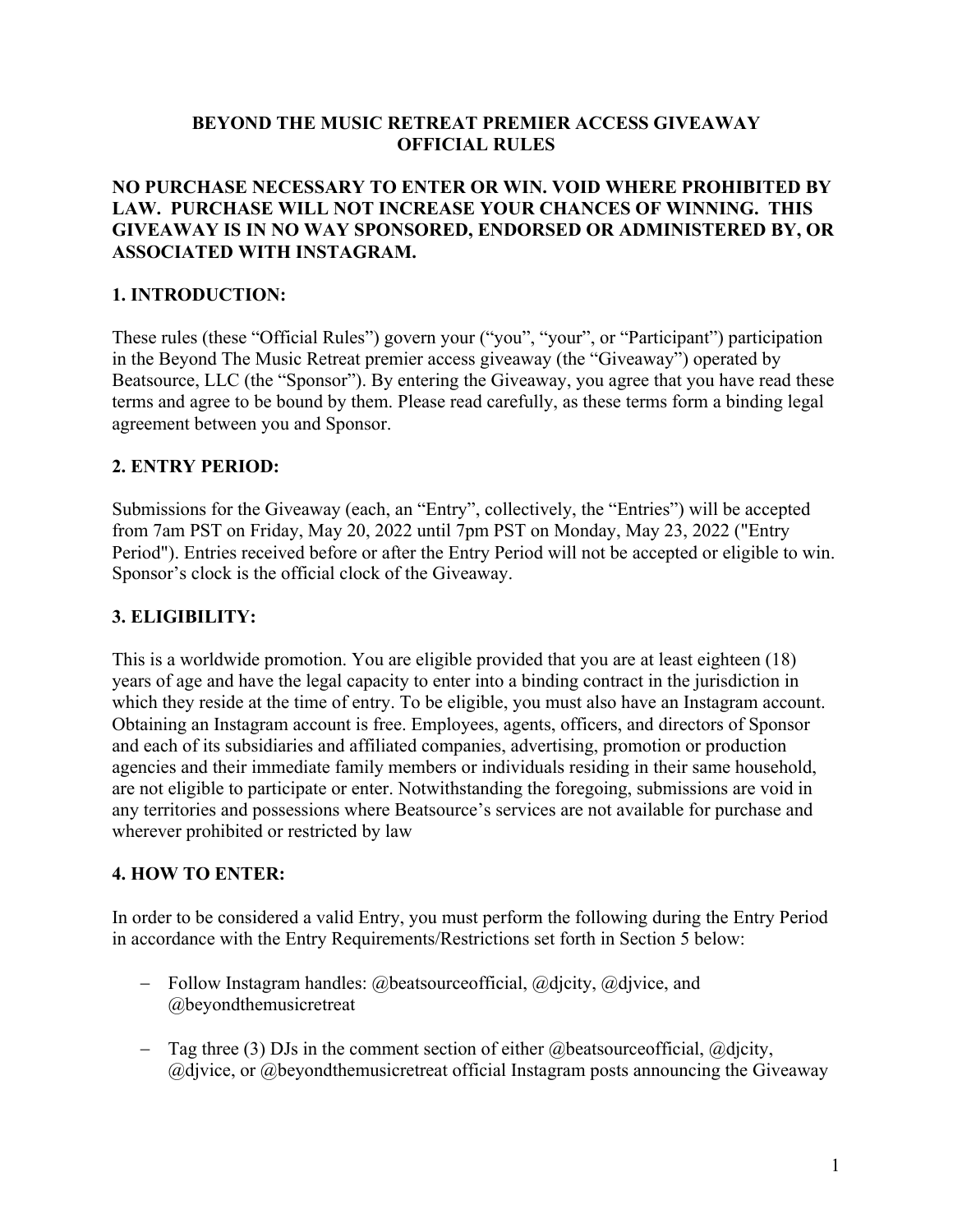If multiple Entries are received from an identified Instagam account in a single day, the first Entry will be valid and any other Entries will be void. Performing the above actions for an Entry on any other social media platform other than Instagram shall render said Entry invalid. Any attempt by an individual to deliberately damage any website or undermine the legitimate operation of this Giveaway is a violation of these official rules, and may subject any persons involved to criminal and civil prosecution, and should such an attempt be made, sponsor reserves the right to seek remedies and damages from any such individual to the fullest extent of the law. The Giveaway is subject to all applicable federal, state and local laws and regulations.

Each Participant is only eligible to win one grand prize throughout the Giveaway (the "Grand Prize"). From all Entries submitted during the Entry Period, Sponsor will randomly select one winner (the "Grand Prize Winner"). You agree to be bound by all decisions of Sponsor, which are binding and final.

# **5. ENTRY REQUIREMENTS/RESTRICTIONS:**

Only Entries that meet the Entry Requirements/Restrictions set forth below will be considered an Entry. In order to be eligible for the Giveaway, your Entry must meet all of the following criteria:

- Comply with applicable Instagram guidelines and requirements for posting;

Entries may not contain, as determined by the Sponsor, in its sole discretion, any content that:

- is sexually explicit or suggestive;
- unnecessarily violent or derogatory of any ethnic, racial, gender, religious, professional or age group;
- is profane;
- promotes alcohol, illegal drugs, tobacco, firearms/weapons (or the use of any of the foregoing);
- promotes any activities that may appear unsafe or dangerous;
- promotes any particular political agenda or message;
- is obscene or offensive;
- endorses any form of hate or hate group;
- appears to duplicate any other submitted Entry
- contains any personal identification, such as license plate numbers, personal names, email addresses or street addresses;
- communicates messages inconsistent with the positive images and/or good will to which Sponsor wishes to associate; or
- violates any law, including copyright laws.

All Entries that do not comply with these Official Rules or that otherwise contain prohibited, or inappropriate content deemed unacceptable by the Sponsor, in its sole discretion, will be disqualified and will not be published. The Sponsor makes the final determination as to which Entries are eligible to take part in the Giveaway.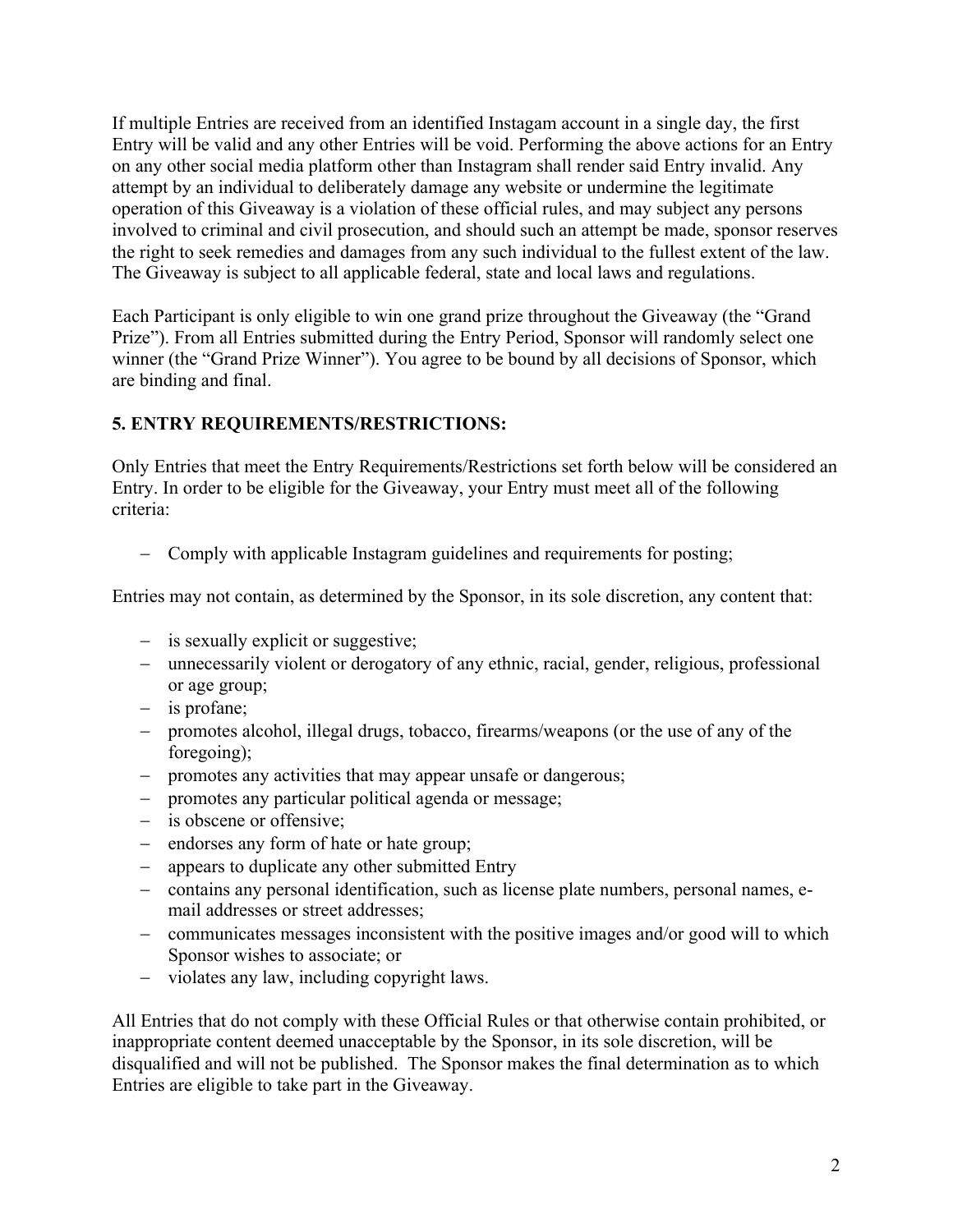No sponsorship, endorsement or authorization of the Sponsor by Instagram is intended or implied in the Giveaway; nor is Instagram, associated with the Giveaway in any way. Any questions, comments or complaints about the Giveaway should be directed to the Sponsor. It is the sole responsibility of each Participant to review and comply with all policies of Instagram (including, but not limited to any terms of service, community guidelines and privacy policies).

# **6. JUDGING CRITERIA:**

The Grand Prize Winner will be randomly selected by Sponsor from all eligible Entries during the Entry Period.

# **7. GRAND PRIZE:**

The Grand Prize Winner shall receive two (2) premier access packages (the "Premier Access Packages") for themselves and one (1) guest of at least eighteen (18) years of age (the "Guest") in connection with Beyond The Music Retreat 2022 located at the Wigwam Resort in Lichfield, Arizona to take place from June 13, 2022 until June 15, 2022 (the "Event"). Each Premier Access Package includes:

- All included benefits of "The Opener" package as described on the official Event website, where specific package pricing for various tiers can be found
- Lodging for three (3) nights at the Wigwam Resort in Lichfield, Arizona during the duration of Event
- Various limited edition Beyond The Music Retreat 2022 merchandise
- One (1) six-month (6 month) subscription to Beatsource LINK Pro+
- One (1) wristband providing access to two hours (2 hours) of complimentary beer and wine service during the "Welcome Reception" as described on the official Event website. Grand Prize Winner and/or Guest must be at least twenty-one (21) years of age in order to claim, and have access to, this specific component of the Grand Prize.

Approximate value of the Grand Prize is one thousand seven hundred ninety-eight dollars (\$1,798 USD), inclusive of tax and service charges. Sponsor will in no way cover travel expenses, as Grand Prize Winner and Guest are solely responsible for transportation to and from the Event. You hereby acknowledge and attest that Sponsor reserves the right to substitute a prize of equal or greater value. All federal, state and local taxes on prize value are the sole responsibility of the Grand Prize Winner. The Grand Prize is non-transferable. The odds of winning depend on the number of eligible Entries received during the Entry Period.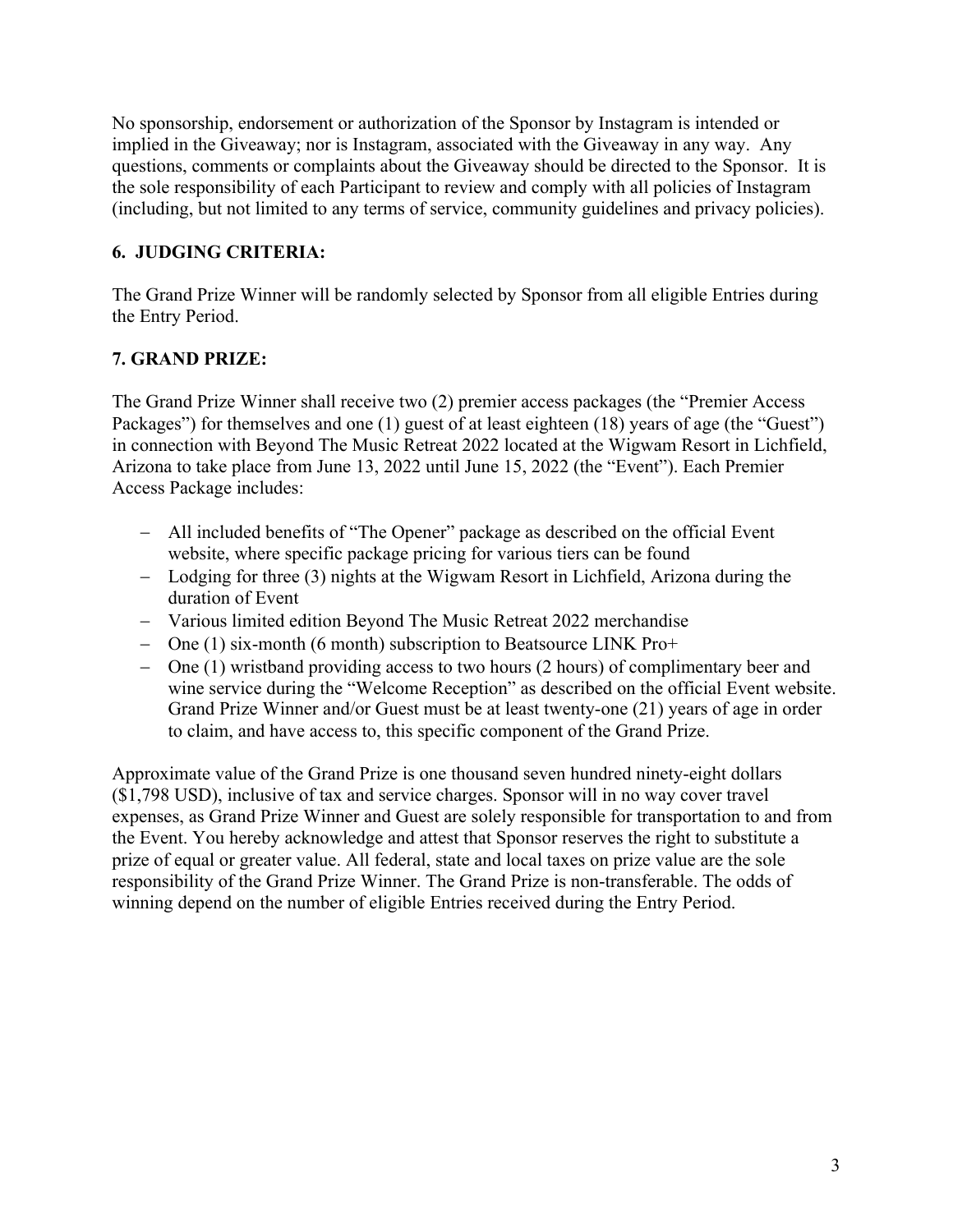## **8. NOTIFICATION OF WINNER:**

The winner (the "Grand Prize Winner") will be notified via Instagram shortly after 7pm PST on May 23, 2022 (the "Date of Selection") by the one of the following handles: @djcity, @djvice, @beyondthemusicretreat, and @beatsourceofficial. The potential Grand Prize Winner must then respond to such notification within forty-eight (48) hours by responding to the aforementioned handle at with the information requested in the notification. In the event that a potential Grand Prize Winner does not respond to the notification within forty-eight (48) hours upon notification with the information requested, a disqualification may result, and the Grand Prize may be forfeited. In such event, Sponsor reserves the right to select an alternate Participant as the Grand Prize Winner.

## **9. OWNERSHIP AND PUBLICITY:**

By entering the Giveaway and providing an Entry, you grant Sponsor and its parent companies, affiliates, subsidiaries, agents and licensees, a royalty-free, unconditional, irrevocable, and perpetual right, license and consent, without any compensation, consideration or further notification, to use, retweet, repost, reproduce, publish, display, or transmit the Entry, and to use and refer to you, your name, likeness, image, distinctive characteristics, city, state, and social media handle, in connection with the Giveaway, unless prohibited by law. Sponsor shall not incur any liability whatsoever to the extent Sponsor chooses to refrain from any exploitation of its rights hereunder.

### **10. RELEASE AND INDEMNITY:**

It is expressly understood that Sponsor is under no obligation to you other than as expressly set forth in these Official Rules. Sponsor shall not be responsible for any damages, taxes, or expenses that any winner may incur as a result of the Giveaway or receipt of the Grand Prize. You agree to release, indemnify, defend and hold harmless Sponsor, their respective licensees, franchisees, affiliates, parent companies, subsidiaries, successors and their respective directors, officers, employees, and advertising and production agencies from all claims, losses, liabilities and demands arising out of or in connection with (i) your participation in the Giveaway, (ii) your acceptance, possession, or use of the Grand Prize, and, without limiting the generality of the above, from any loss of or damage to property or injury or death to any person while using the prize or participating in the Giveaway, or (iv) any claim that your entry or Sponsor's use, distribution or commercialization of the entry violates any copyright, intellectual property right or other proprietary right of any party.

Grand Prize Winner waives the right to (1) assert as a claim the cost of winning the Grand Prize and all costs of verification and redemption to redeem said Grand Prize, and (2) any liability claim which might arise from redeeming or seeking to redeem the Grand Prize.

Grand Prize Winner is solely responsible for all federal, state and local taxes and fees associated with the receipt of The Grand Prize. In the event that a selected Grand Prize Winner is ineligible, cannot be traced or does not respond within forty-eight (48) hours to a Grand Prize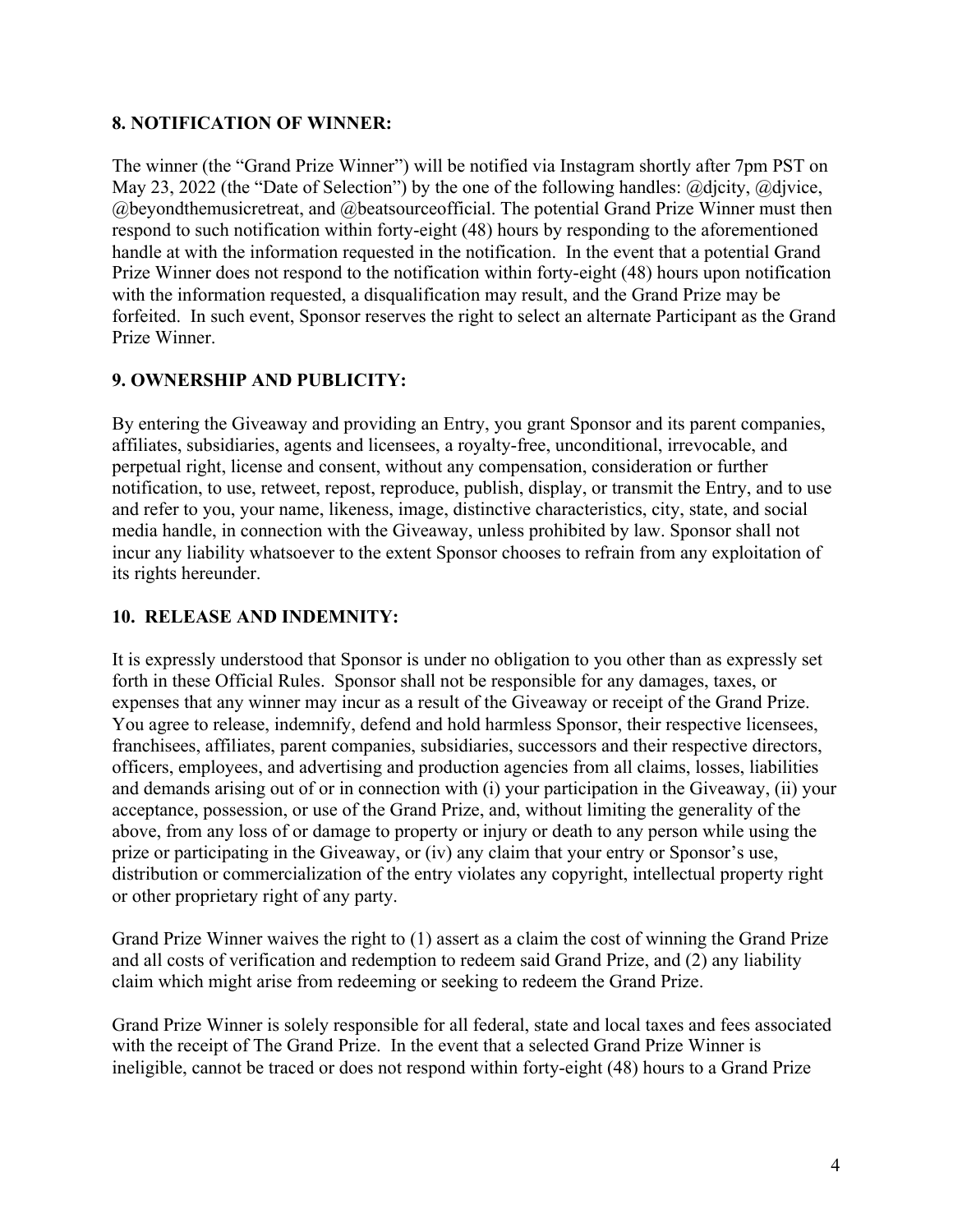Winner notification, or refuses the Grand Prize, the Grand Prize will be forfeited and Sponsor, in its sole discretion, may choose whether to award the Grand Prize to another Participant.

Sponsor is not responsible for phone, network, electronic or computer hardware or software failure or technical failures of any kinds, lost or unavailable network connections, incomplete, garbled or delayed computer transmissions, whether caused by Sponsor or another party, or by any of the programming or equipment associated with or utilized in the promotion or by any technical or human error which may occur in the processing of submissions which may damage a user's system or limit your ability to participate in the Giveaway.

If for any reason your submission is confirmed to have been erroneously deleted, lost, or otherwise destroyed or corrupted, your sole remedy is the opportunity to provide another submission to the Giveaway, provided the Entry Period has not expired.

Beatport reserves the right in its sole discretion to cancel or suspend this Giveaway at any time for any reason.

# **11. PRIVACY:**

By entering this Giveaway, you grant your express permission to be contacted by Sponsor via email and/or via Instagram, Twitter or any other Beatsource-branded, DJcity-branded, and Beyond the Music Retreat-branded social channels. By participating in this Giveaway, you hereby acknowledge and agree that Sponsor may collect and use the personal information submitted by you to administer this Giveaway and pursuant to Sponsor's Privacy Policy, located here: https://support.beatsource.com/hc/en-us/articles/4413209937684-Privacy-Policy-Cookie-**Policy** 

# **12. MODIFICATION OR WAIVER:**

Only an authorized officer of the Sponsor shall have the right to modify or amend these Official Rules. Sponsor's failure to enforce any term of these Official Rules shall not constitute a waiver of that or any other provision.

# **13. MISCELLANEOUS:**

You agree that: (i) any and all disputes, claims and causes of action arising out of or connected with the Giveaway or Grand Prize awarded shall be resolved individually, without resorting to any form of class action, and exclusively by the United States District Court for the State of Colorado, or the appropriate Colorado State Court located in Denver, Colorado; (ii) any and all claims, judgments and awards shall be limited to actual out-of-pocket costs incurred, including costs associated with entering the Giveaway but you may not recover any attorneys' fees, costs, punitive, incidental or consequential damages; and (iii) to the extent not prohibited by applicable law, you waive any right to a jury trial in any forum in respect to any issue, claim or cause of action arising out of or based on the subject matter hereof. All issues and questions concerning the construction, validity, interpretation and enforceability of these Official Rules, or the rights and obligations of you and Sponsor in connection with the Giveaway, shall be governed by, and